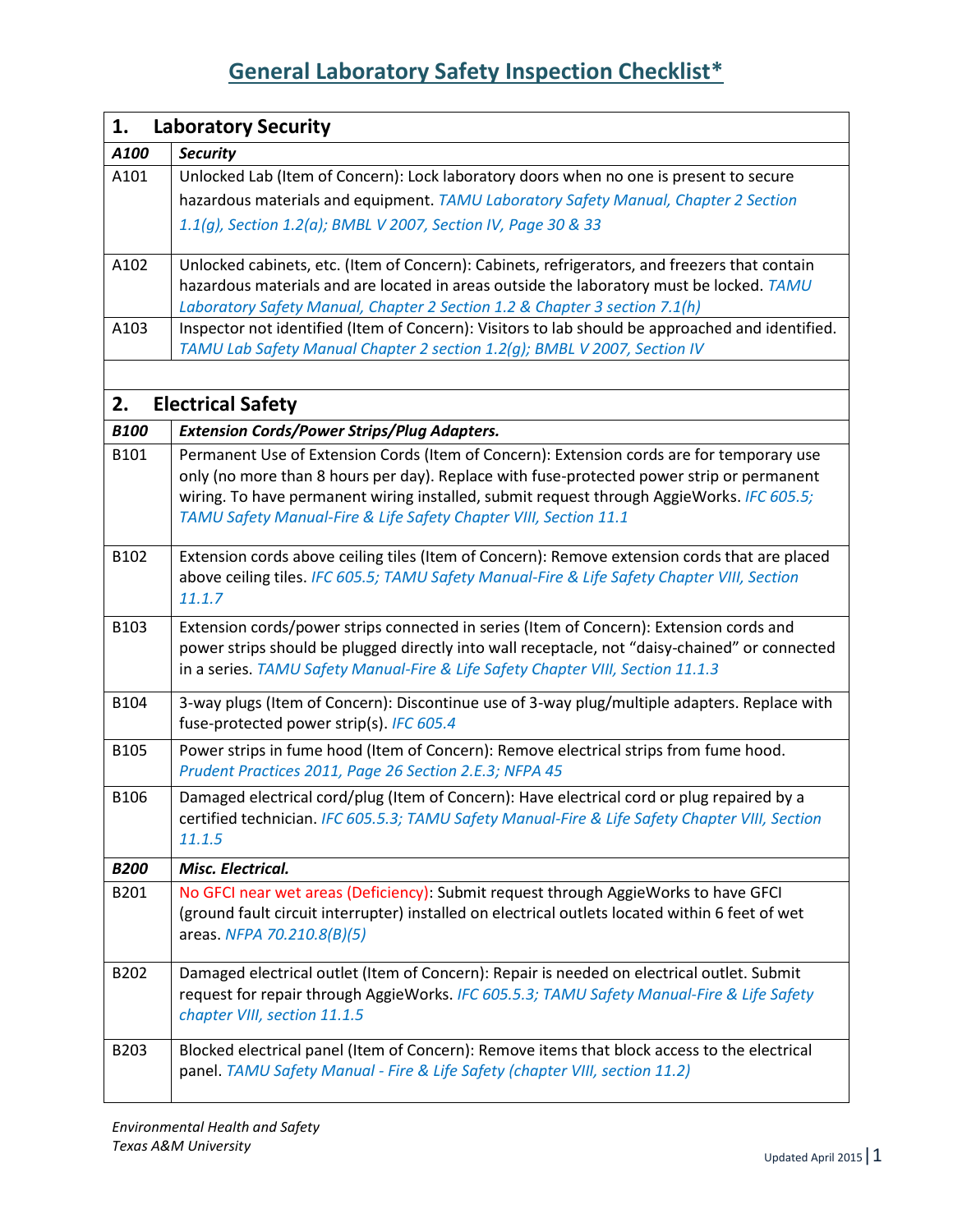| 3.                | <b>Fire/Life Safety</b>                                                                                                                                                                                                                                                                                                                                                             |
|-------------------|-------------------------------------------------------------------------------------------------------------------------------------------------------------------------------------------------------------------------------------------------------------------------------------------------------------------------------------------------------------------------------------|
| C <sub>100</sub>  | <b>Fire Extinguishers.</b>                                                                                                                                                                                                                                                                                                                                                          |
| C101              | Blocked fire extinguisher (Deficiency): Remove obstruction blocking fire extinguisher. NFPA<br>10.6.1.3.1 to 10.6.1.3.3                                                                                                                                                                                                                                                             |
| C102              | Discharged fire extinguisher (Item of Concern): Fire extinguisher has been discharged.<br>Complete an "Accident/Investigation Form" for the incident or near-miss, and submit the form<br>to the EHS inspector within 24 hours. (See https://ehsd.tamu.edu/Pages/OccSafety.aspx) NFPA<br>10.7.2.1.2                                                                                 |
| C103              | Damaged fire extinguisher (Item of Concern): Fire extinguisher is damaged. EHS inspector will<br>notify Fire & Life Safety personnel. NFPA 10.7.2.2.2                                                                                                                                                                                                                               |
| C200              | Clearance.                                                                                                                                                                                                                                                                                                                                                                          |
| C <sub>201</sub>  | Blocked evacuation routes (Deficiency): Keep evacuation/exit routes clear of obstructions.<br>NFPA 101.3.3.161                                                                                                                                                                                                                                                                      |
| C202              | Blocked sprinkler head (Item of Concern): Remove all items stored within the 18" plane below<br>the level of the sprinkler heads, throughout the room. NFPA 1.10.19.3                                                                                                                                                                                                               |
| C <sub>2</sub> 03 | Combustibles near ceiling (Item of Concern): Remove all combustible items stored within 24"<br>of the ceiling. NFPA 1.10.19.3                                                                                                                                                                                                                                                       |
| C300              | <b>Bunsen Burners.</b>                                                                                                                                                                                                                                                                                                                                                              |
| C301              | Damaged Bunsen burner tubing (Deficiency): Replace brittle or cracked Bunsen burner tubing.<br><b>ASTM D 2513 Standard</b>                                                                                                                                                                                                                                                          |
| C302              | Bunsen burner in BSC (Deficiency): Do not use a Bunsen burner in a biological safety cabinet.<br>Personal protection is reduced when the air curtain is disrupted by flame, and unburned gas<br>can collect in filters, increasing explosion potential. (EHS will notify the Office of Research<br>Compliance & Biosafety of this violation.) BMBL 5th edition 2007, Appendix A+B18 |
| C400              | Misc. Fire/Life Safety.                                                                                                                                                                                                                                                                                                                                                             |
| C401              | Lab doors open (Item of Concern): Lab doors must be kept closed to maintain fire barriers and<br>proper ventilation in lab areas. NFPA 45.8.3.3 & 45.7.4                                                                                                                                                                                                                            |
| C402              | Missing/damaged ceiling tiles (Item of Concern): Submit request through AggieWorks to<br>replace missing/damaged ceiling tiles. NFPA 101.8.4.2(1)(2)                                                                                                                                                                                                                                |
|                   |                                                                                                                                                                                                                                                                                                                                                                                     |
| 4.                | <b>Safe Lab Practices</b>                                                                                                                                                                                                                                                                                                                                                           |
| D100              | Food/Beverages.                                                                                                                                                                                                                                                                                                                                                                     |
| D101              | Food/drink in lab (Deficiency): Food and beverages may not be consumed, stored, or prepared<br>in lab areas. Post a 'NO FOOD and DRINKS ALLOWED' sign on the door to the lab or inside the<br>lab. 29 CFR 1910.1030(d)(2)(ix); Prudent Practices 2011, Page 109 Section 6.C.2.3                                                                                                     |
| D102              | Food/drink in lab refrigerator/freezer (Deficiency): Food/beverages and chemicals may not be<br>stored in the same refrigerator or freezer. Rather, store food and drink in an area outside of<br>the lab. Prudent Practices 2011, Page 97 - 98, Page 109 Section 6.C.2.3; TAMU Laboratory<br>Safety Manual, Chapter 2 Section 1.1                                                  |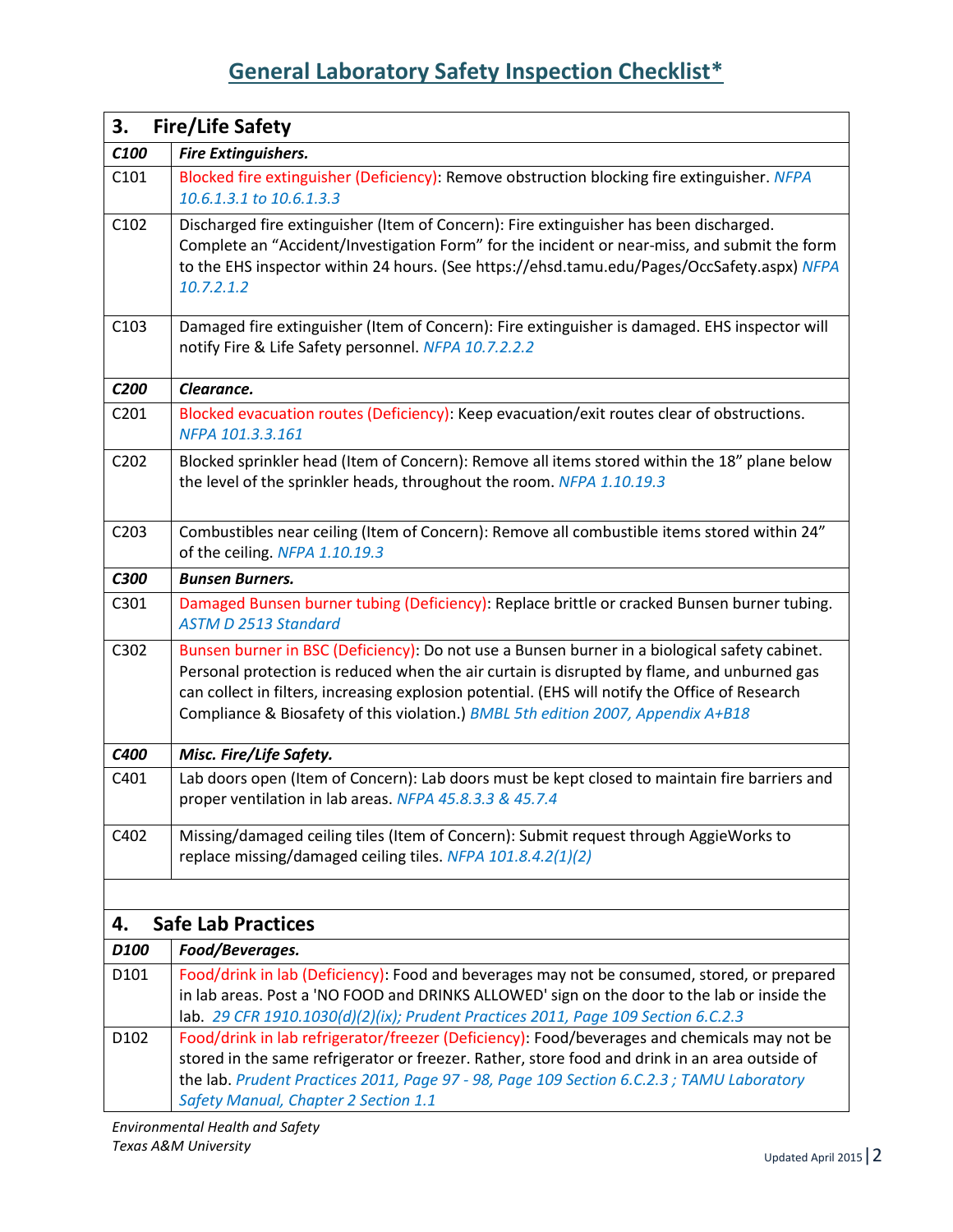| D103        | Food utensils washed in lab sink (Deficiency): Plates, cups, and silverware for food or beverage<br>use may not be washed in the same sink as lab utensils and should not be in lab areas at all.                                                                                                                           |
|-------------|-----------------------------------------------------------------------------------------------------------------------------------------------------------------------------------------------------------------------------------------------------------------------------------------------------------------------------|
|             | TAMU Laboratory Safety Manual, Chapter 2 section 1.1                                                                                                                                                                                                                                                                        |
| D200        | <b>Hand-washing Facilities.</b>                                                                                                                                                                                                                                                                                             |
| D201        | Sink/water needed (Item of Concern): Provide running water for hand washing. 29 CFR<br>1910.1030(d)(2)(iv)                                                                                                                                                                                                                  |
| D202        | Soap needed (Item of Concern): Provide soap for hand washing. 29 CFR 1910.1030(d)(2)(iv)                                                                                                                                                                                                                                    |
| D203        | Paper towels needed (Item of Concern): Provide paper towels for drying hands after washing.<br>29 CFR 1910.1030(d)(2)(iv)                                                                                                                                                                                                   |
| <b>D300</b> | <b>Sharps Handling, Storage, and Disposal.</b>                                                                                                                                                                                                                                                                              |
| D301        | Recapped needles (Deficiency): Do not manually recap needles. Use self-sheathing syringes or<br>dispose of used syringes in a sharps waste container without recapping. 29 CFR<br>1910.1030(d)(2)(vii)(viii)                                                                                                                |
| D302        | Unsecured sharps (Deficiency): Secure razors, knives, needles, microtome blades, and other<br>sharps to be reused in rigid protective cases. 29 CFR 1910.1030(d)(2)(vii)(viii)                                                                                                                                              |
| D400        | Housekeeping/Misc.                                                                                                                                                                                                                                                                                                          |
| D401        | Spilled chemicals (Deficiency): Clean up spilled chemicals on bench top, in fume hood, or on<br>floor. TAMU Laboratory Safety Manual, Chapter 3 Section 6                                                                                                                                                                   |
| D402        | Clutter in lab (Item of Concern): Dispose of clutter, including unnecessary boxes, old<br>equipment, and trash. 29 CFR $1910.22(a)(1)$                                                                                                                                                                                      |
| D403        | Dirty fume hood (Item of Concern): Clean dirty fume hood. Prudent Practices 2011, Page 223<br>Section 9.C.2.5                                                                                                                                                                                                               |
| D404        | Dirty work surface (Item of Concern): Clean dirty or untidy workspace or lab bench. TAMU<br>Laboratory Safety Manual, Chapter 2 Section 1.4                                                                                                                                                                                 |
|             | 5. Physical Hazards                                                                                                                                                                                                                                                                                                         |
| E100        | <b>Cryogenic Cylinders and Dewars.</b>                                                                                                                                                                                                                                                                                      |
| E101        | Damaged cryogenic cylinder (Deficiency): Ribbing, excessive ice buildup on tank, cracked<br>gaskets, excessive rust, etc. are indications that the cryogenic cylinder is in poor condition.<br>Contact service provider to have cylinder serviced. 29 CFR 1910.101; TAMU Laboratory Safety<br>Manual, Chapter 2 Section 2.7 |
| E102        | Pressure relief valve compromised (Deficiency): Do not plug or otherwise compromise the<br>pressure relief valve on a cryogenic cylinder. This is an important safety feature of the cylinder.<br>NFPA 55.8.2.5                                                                                                             |
| E103        | Blow-out disc compromised (Deficiency): Do not plug or otherwise compromise the blow-out<br>disc on a cryogenic cylinder. This is an important safety feature of the cylinder. NFPA 55.8.2.5                                                                                                                                |
| E104        | Cryogenic cylinder due for maintenance (Item of Concern): TAMU-owned cryogenic cylinder is<br>due/past due for maintenance. Obtain maintenance from service provider and affix<br>appropriate label of current maintenance/service. 29 CFR 1910.101                                                                         |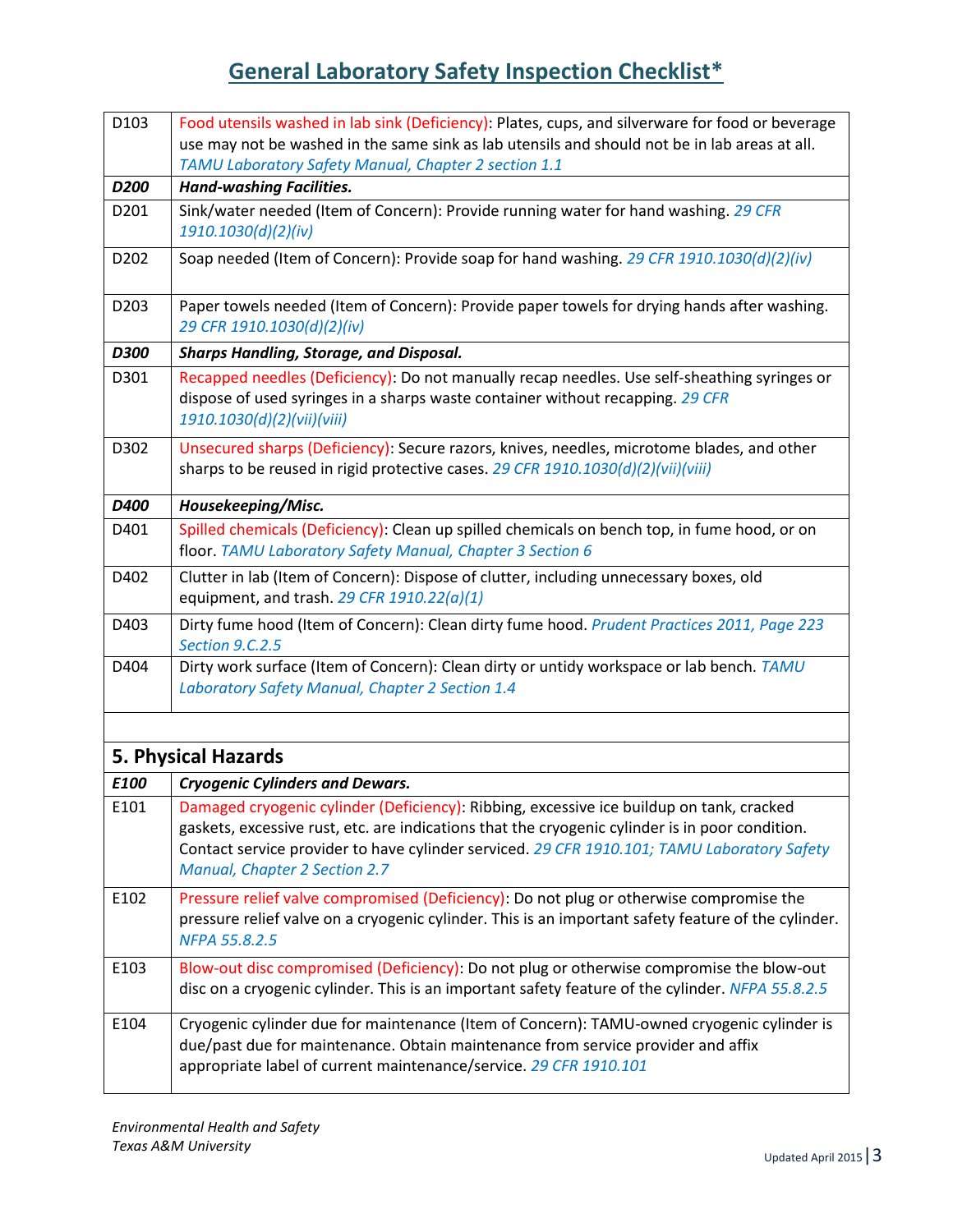| E200        | <b>Compressed Gas Cylinders.</b>                                                                 |
|-------------|--------------------------------------------------------------------------------------------------|
| E201        | Improperly secured gas cylinder (Item of Concern): Properly secure compressed gas cylinder(s)    |
|             | with a device designed for such use. Ropes and bungee cords are not permitted for securing       |
|             | cylinders. NFPA 45.11.1.5.1; NFPA 45 Annex F.17                                                  |
| E202        | Gas cylinders secured in group (Item of Concern): Secure compressed gas cylinder(s)              |
|             | individually, not in groups. Prudent Practices 2011, Page 168 Section 7.D.3                      |
| E203        | Gas cylinder missing safety cap (Item of Concern): Apply safety cap to cylinders when not in     |
|             | use. NFPA 45 Annex F.14                                                                          |
| E300        | Vacuum Pumps.                                                                                    |
| E301        | Vacuum pump missing guard (Item of Concern): Replace the belt and pulley guard that is           |
|             | missing from the vacuum pump. Prudent Practices 2011, Page 153 Section 7.C.2                     |
|             |                                                                                                  |
| E302        | Vacuum pump leaking oil (Item of Concern): Repair or replace the vacuum pump, which is           |
|             | leaking oil. Prudent Practices 2011, Page 153 Section 7.C.2                                      |
| E303        | Vacuum pump venting exhaust (Item of Concern): Repair or replace the vacuum pump, which          |
|             | is venting exhaust into the lab. Prudent Practices 2011, Page 153 Section 7.C.2                  |
| E304        | Vacuum pump needs secondary containment (Item of Concern): Place vacuum pumps                    |
|             | containing oil in secondary container made of non-combustible materials in order to contain      |
|             | any leaks that may occur.                                                                        |
| E400        | <b>Glass Equipment or Containers.</b>                                                            |
| E401        | Unshielded glass under pressure (Item of Concern): Shield and/or wrap tape around glass that     |
|             | is under vacuum pressure (Rotovap, glass Dewars, etc.). Prudent Practices 2011, Page 171         |
|             | Section 7.E.1.2; TAMU Laboratory Safety Manual, Chapter 2 Section 2.5                            |
| E402        | Glass items on floor (Item of Concern): Do not store glass items directly on the floor. Place in |
|             | cabinets or in secondary containment. Prudent Practices 2011, Page 77 Section 4.E.10             |
| <b>E500</b> | Misc. Hazards.                                                                                   |
| E501        | Unguarded moving parts (Deficiency): Guard all the exposed and moving parts of equipment,        |
|             | including pinch points and belts. Prudent Practices 2011, Page 163 Section 7.C.8.4.2; TAMU       |
|             | Laboratory Safety Manual, Chapter 2 Section 2.3                                                  |
| E502        | Tripping hazard (Item of Concern): Relocate, tape down, or otherwise secure electrical cords,    |
|             | computer cables and/or hoses that present tripping hazards. Prudent Practices 2011, Page 77      |
|             | Section 4.E.10                                                                                   |
|             |                                                                                                  |
|             | <b>6. Chemical Fume Hood</b>                                                                     |
| F100        | <b>Obstructed Fume Hood.</b>                                                                     |
| F101        | Airflow obstructed in fume hood (Deficiency): To avoid obstructing airflow in the fume hood,     |
|             | place items at least 6 inches back from the face of the hood and 6 inches away from the baffles  |
|             | in the rear of the hood. Prudent Practices 2011, Page 223 Section 9.C.2.5, Page 159 Section      |
|             | 7.C.5.7, Page 110 Section 6.C.2.4.1                                                              |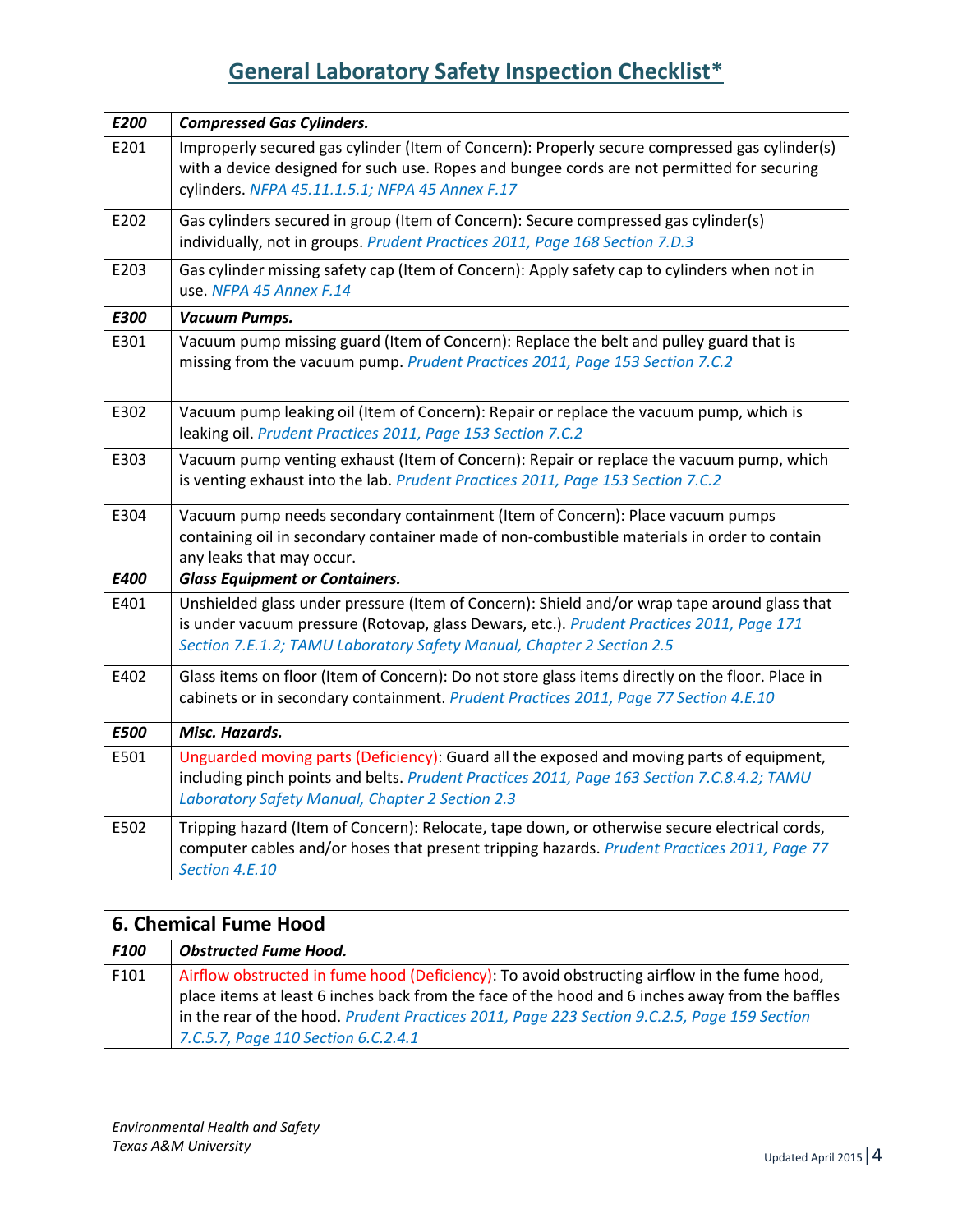| F102 | Equipment blocks airflow in fume hood (Deficiency): Use jacks to elevate equipment 2-4" off<br>the floor of the fume hood to improve airflow in the hood. Prudent Practices 2011, Page 223<br>Section 9.C.2.5, Page 110 Section 6.C.2.4.1                                                                                                                                                                                                                                                                                |
|------|--------------------------------------------------------------------------------------------------------------------------------------------------------------------------------------------------------------------------------------------------------------------------------------------------------------------------------------------------------------------------------------------------------------------------------------------------------------------------------------------------------------------------|
| F103 | Clutter in fume hood (Item of Concern): Remove clutter from fume hood. Prudent Practices<br>2011, Page 223 Section 9.C.2.5, Page 110 Section 6.C.2.4.1                                                                                                                                                                                                                                                                                                                                                                   |
| F104 | Chemicals stored in fume hood (Item of Concern): Remove chemicals stored in fume hood.<br>Return them to chemical storage cabinets. NFPA 45.9.2.3.7; Prudent Practices 2011, Page 223<br>Section 9.C.2.5                                                                                                                                                                                                                                                                                                                 |
| F105 | Loose paper in fume hood (Item of Concern): Remove loose paper (paper towels, Kim wipes,<br>notebook paper) from fume hood. Paper can become lodged in the ductwork, and removing it<br>requires significant monetary costs and labor. Prudent Practices 2011, Page 223 Section<br>9.C.2.5, Page 110 Section 6.C.2.4.1                                                                                                                                                                                                   |
| F200 | <b>Improper Use of Fume Hood.</b>                                                                                                                                                                                                                                                                                                                                                                                                                                                                                        |
| F201 | Personnel using out-of-service fume hood (Deficiency): Do not use any fume hood that has<br>been tagged out of service. Submit work order through AggieWorks for repair. EHS must<br>certify the repaired hood before it can be used. NFPA 45.8.13.2; TAMU Laboratory Safety<br><b>Manual, Chapter 5 Section 2</b>                                                                                                                                                                                                       |
| F202 | Fume hood sash left up (Item of Concern): Pull fume hood sash down completely when the<br>hood is unattended. Pull down to lowest working level when working in the hood. NFPA<br>45.8.8.3                                                                                                                                                                                                                                                                                                                               |
| F203 | Personnel using perchloric acid (70% or greater, or heated) in a regular chemical fume hood<br>(Deficiency): Use of perchloric acid (70% or greater, or heated) in a regular chemical fume<br>hood can lead to formation of explosive peroxides in the duct work. The department is now<br>responsible for having the fume hood professionally cleaned before any maintenance or repair<br>work. Contact EHS for referrals. Notify EHS at EHSD-Fumehood@tamu.edu when the fume<br>hood has been cleaned. NFPA 45.8.11.10 |
| F300 | Misc. Fume Hood.                                                                                                                                                                                                                                                                                                                                                                                                                                                                                                         |
| F301 | Items on fume hood knobs (Item of Concern): Remove items that are hanging on fume hood<br>control knobs.                                                                                                                                                                                                                                                                                                                                                                                                                 |
|      |                                                                                                                                                                                                                                                                                                                                                                                                                                                                                                                          |
|      | 7. Personal Protective Equipment/Eyewash/Showers                                                                                                                                                                                                                                                                                                                                                                                                                                                                         |
| G100 | <b>Emergency Shower.</b>                                                                                                                                                                                                                                                                                                                                                                                                                                                                                                 |
| G101 | Blocked emergency shower (Deficiency): Remove obstruction(s) blocking emergency shower to<br>ensure clear access to this safety equipment. ANSI Z358.1-2009 Section 4.5.2                                                                                                                                                                                                                                                                                                                                                |
| G200 | Eyewash.                                                                                                                                                                                                                                                                                                                                                                                                                                                                                                                 |
| G201 | No eyewash (Deficiency): Provide a continuous-flow (plumbed), hands-free, ANSI Z358.1<br>approved eyewash station. There is not one available in this lab. ANSI Z358.1-2009 Section 5                                                                                                                                                                                                                                                                                                                                    |
| G202 | Inadequate eyewash (squeeze-bottle) (Item of Concern): Provide a continuous-flow (plumbed),<br>hands-free, ANSI Z358.1 approved eyewash station. A squeeze-bottle eyewash is not<br>adequate. ANSI Z358.1-2009                                                                                                                                                                                                                                                                                                           |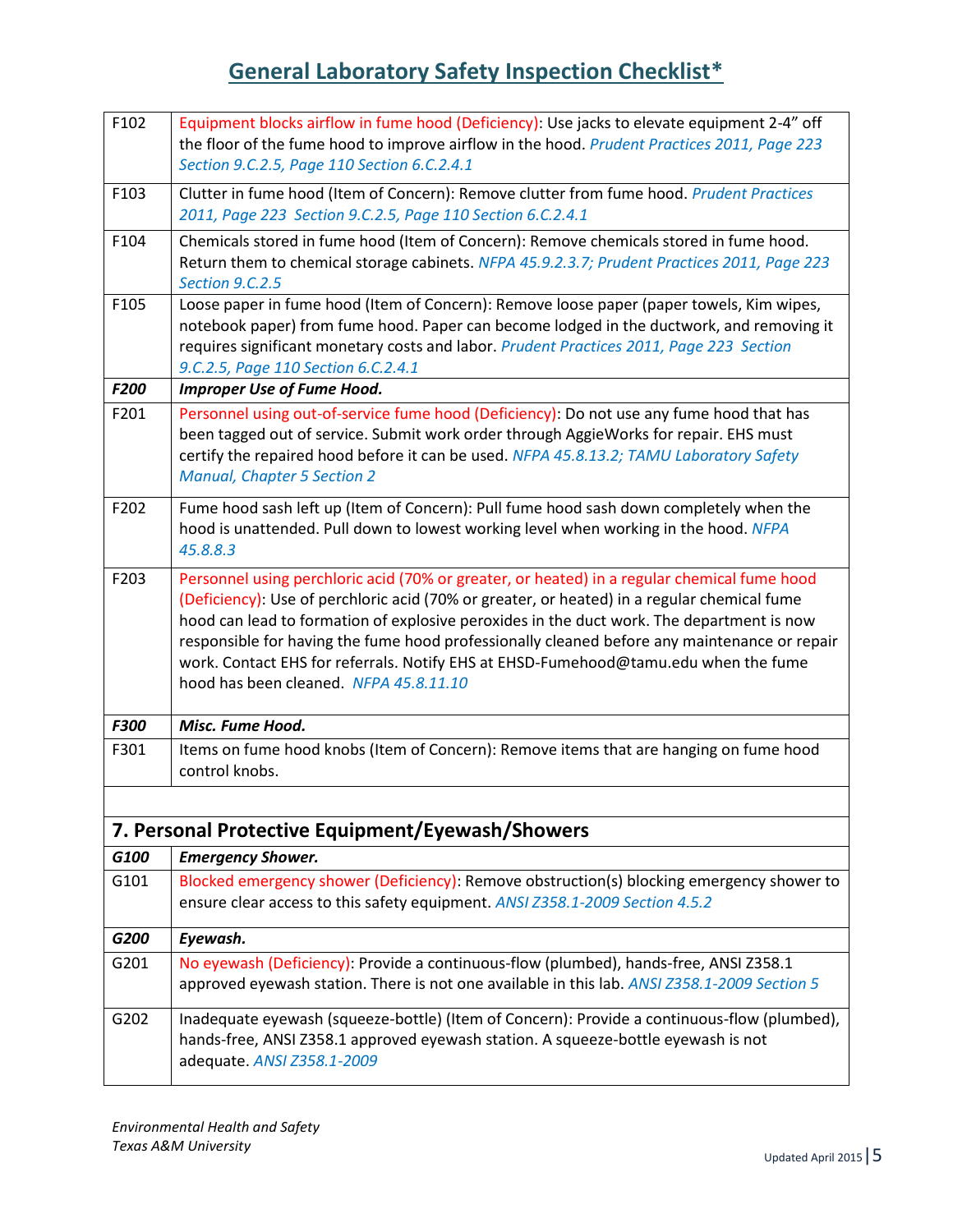| G203             | Inadequate eyewash (single-head drench hose) (Item of Concern): Provide a continuous-flow<br>(plumbed), hands-free, ANSI Z358.1 approved eyewash station. A single-head drench hose is<br>not adequate. ANSI Z358.1-2009                                                                                                                                                                                                                                      |
|------------------|---------------------------------------------------------------------------------------------------------------------------------------------------------------------------------------------------------------------------------------------------------------------------------------------------------------------------------------------------------------------------------------------------------------------------------------------------------------|
| G204             | Eyewash unit not flushed (Item of Concern): Lab personnel must flush eyewash units once<br>weekly for 3-5 minutes. Keep a log to record weekly activation of eyewash units (EHS will<br>provide an Eyewash Activation Log upon request). ANSI Z358.1-2009                                                                                                                                                                                                     |
| G205             | Non-functional eyewash (Item of Concern): Eyewash unit is in need of repair. Submit request<br>through AggieWorks to have eyewash unit repaired. ANSI Z358.1-2009 Page 12 Section 5.5                                                                                                                                                                                                                                                                         |
| G300             | <b>Personal Protective Equipment (PPE).</b>                                                                                                                                                                                                                                                                                                                                                                                                                   |
| G301             | Inadequate PPE (general) (Deficiency): Ensure lab personnel wear appropriate PPE (eye<br>protection, lab coats, gloves, etc.) and clothing (no shorts, bare midriffs, unsecured long hair,<br>dangling jewelry or open-toed shoes) when working in the lab. Post PPE requirements on the<br>door to the lab based on hazards present within the lab. 29 CFR 1910.132; TAMU Laboratory<br>Safety Manual, Chapter 5 Section 3, Prudent Practices 2011, Page 175 |
| G302             | Safety eyewear inadequate or not worn (Deficiency): Use appropriate safety eyewear for the<br>work being performed, such as safety glasses for impact hazards or chemical splash goggles for<br>handling chemicals. Post PPE requirements for appropriate eyewear on the door to the lab. 29<br>CFR 1910.133; TAMU Laboratory Safety Manual, Chapter 5 Section 3; Prudent Practices 2011,<br>Page 175 Section 7.F.1.3                                         |
| G303             | Lab coats not worn (Deficiency): Ensure lab personnel wear lab coats or other protective<br>clothing when working in areas with chemical or biological hazards. Post PPE requirements on<br>the door to the lab. Prudent Practices 2011, Page 175 Section 7.F.1.1; 29 CFR 1910.132; TAMU<br><b>Laboratory Safety Manual, Chapter 5 Section 3</b>                                                                                                              |
| G304             | Improper foot-wear (Deficiency): Ensure lab personnel wear closed-toe shoes in the lab. Crocs,<br>sandals, flip flops, and other shoes that do not cover the feet are not appropriate. Post<br>appropriate foot wear requirements on the door to the lab. Prudent Practices 2011, Page 175<br>Section 7.F.1.2 & 176; 29 CFR 1910.136; TAMU Laboratory Safety Manual, Chapter 5 Section 3                                                                      |
|                  |                                                                                                                                                                                                                                                                                                                                                                                                                                                               |
|                  | 8. Chemical Safety                                                                                                                                                                                                                                                                                                                                                                                                                                            |
| H <sub>100</sub> | <b>General Chemical Storage.</b>                                                                                                                                                                                                                                                                                                                                                                                                                              |
| H101             | Hazardous liquids above eyelevel (Item of Concern): Do not store hazardous liquid chemicals<br>above the eye level of the shortest person working in the lab. Prudent Practices 2011, Page 95<br>Section 5.E.1, Page 114 Section 6.C.5                                                                                                                                                                                                                        |
| H102             | Chemicals on workbench (Item of Concern): To avoid cluttering workspaces, do not store<br>multiple chemicals on workbenches. Return chemicals to storage cabinets when they are not<br>actively being used. Prudent Practices 2011, Page 95 Section 5.E.1                                                                                                                                                                                                     |
| H103             | Chemicals on edge of bench top (Item of Concern): Do not place chemical bottles on the edge<br>of the bench top, where they can easily be knocked to the floor. Prudent Practices 2011 page<br>95                                                                                                                                                                                                                                                             |
| H104             | Heavy chemicals on upper shelves (Item of Concern): Store heavy chemical containers on the<br>lowest shelves. Prudent Practices 2011, Page 95 Section 5.E.1                                                                                                                                                                                                                                                                                                   |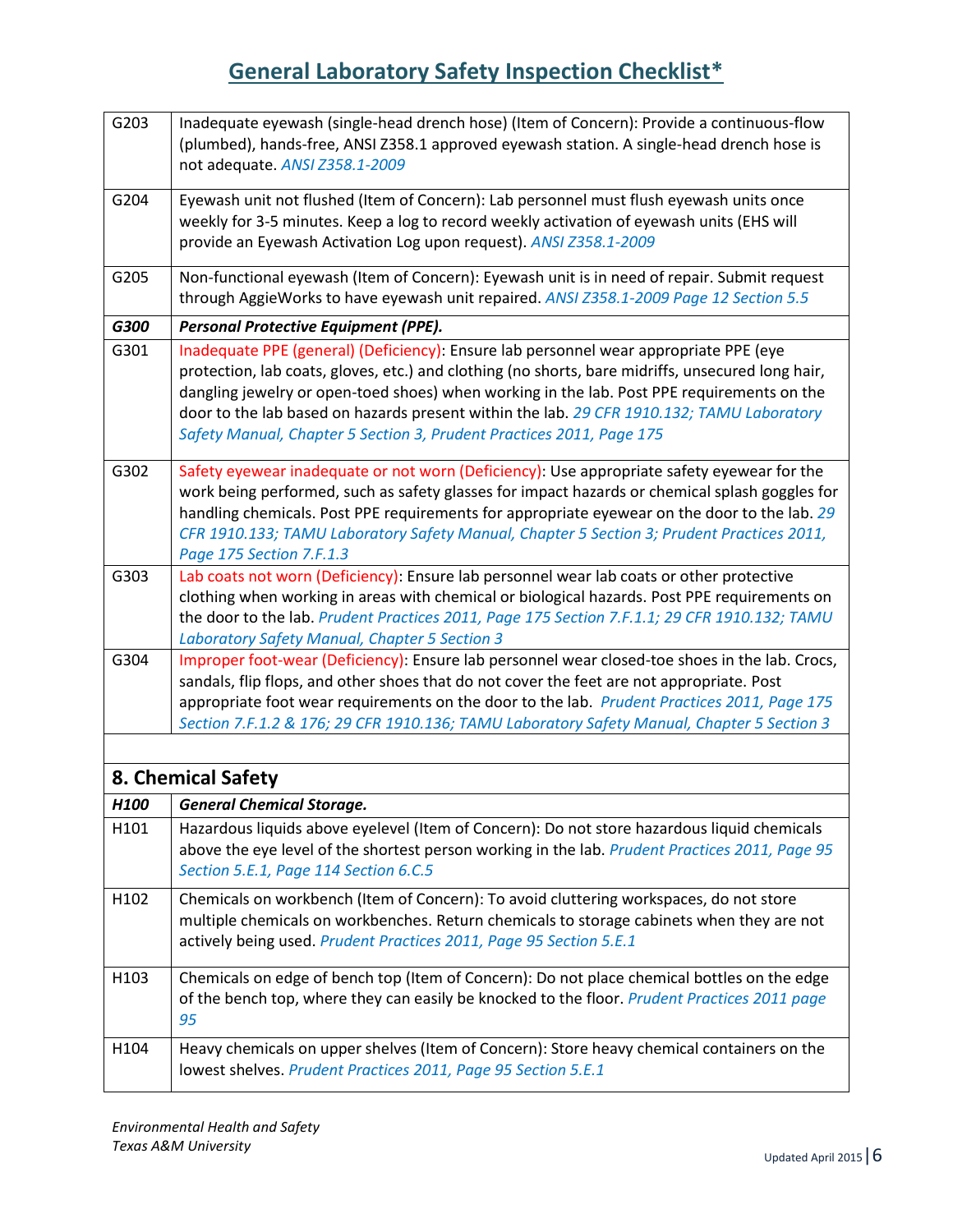| H105             | Chemicals on floor (Item of Concern): Do not store chemicals directly on the floor. Rather,                              |
|------------------|--------------------------------------------------------------------------------------------------------------------------|
|                  | store them in approved cabinets or in secondary containers large enough to hold the entire                               |
|                  | contents of the bottle in case of a spill. Prudent Practices 2011, Page 95 Section 5.E.1, Page                           |
|                  | 113 Section 6.C.3                                                                                                        |
| H <sub>200</sub> | <b>Flammable Chemical Storage.</b>                                                                                       |
| H201             | Excessive flammables outside of flammable cabinet (Deficiency): Store flammable chemicals in                             |
|                  | excess of 10 gallons in a flammable storage cabinet. NFPA 45.10; NFPA 30.9.5                                             |
| H202             | Flammables stored near ignition source (Deficiency): Store flammable chemicals away from                                 |
|                  | ignition and heat sources and out of direct sunlight. NFPA 45.12.2.3.3                                                   |
| H <sub>203</sub> | Flammables in household-style refrigerator/freezer (Deficiency): Flammable chemicals needing                             |
|                  | refrigeration must be kept in a Lab-safe refrigerator/freezer (that is, safe for flammable                               |
|                  | storage). Flammable chemicals may not be kept in a household style or commercial                                         |
|                  | refrigerator/freezer or in a walk-in cooler. NFPA 45.12.2.2.2.1                                                          |
|                  |                                                                                                                          |
| H <sub>205</sub> | Improper storage of flammables (Item of Concern): Store flammable chemicals in flammable<br>storage cabinet. NFPA 30.9.5 |
|                  |                                                                                                                          |
| H300             | <b>Chemical Dating &amp; Retention.</b>                                                                                  |
| H301             | Old non-time sensitive chemicals (Item of Concern): Noted non-time sensitive chemicals older                             |
|                  | than 5 years in the lab. Periodically review chemical inventory. Dispose of old chemicals that                           |
|                  | are no longer used. Label non-time-sensitive chemicals that are still in use with current 'in use'<br>date.              |
| H302             | Chloroform out of date (Deficiency): Chloroform should be used within 1 year of purchase or 6                            |
|                  | months after opening, because it can form phosgene gas upon decomposition. Dispose of any                                |
|                  | chloroform once these time limits have passed. This is also true for chloroform that has had                             |
|                  | stabilizers added. NFPA 45.9.2.3.4                                                                                       |
| H303             | Peroxide forming chemicals out of date (Deficiency): Explosive peroxide forming chemicals and                            |
|                  | oxidants such as ethyl ether, tetrahydrofuran (THF), perchloric acid, cyclohexene, butadiene,                            |
|                  | isopropyl ether and dioxanes must be used within 1 year of purchase or 6 months after                                    |
|                  | opening and must be disposed of before the expiration date. Tag these chemicals for disposal                             |
|                  | immediately if past these time constraints. NFPA 45.9.2.3                                                                |
| H304             | Undated chemicals (Item of Concern): Date chemicals when received and again when opened.                                 |
|                  | If date of acquisition or opening is unknown, back-date to the oldest known date for a                                   |
|                  | reference point, e.g. "REC'D PRE-2010" or "OPENED PRE-2010" NFPA 45.9.2.3.4; NIOSH                                       |
|                  | Publication 2007-107                                                                                                     |
| H400             | <b>Faulty Containers &amp; Unstable Chemicals.</b>                                                                       |
| H401             | Unstable chemicals (Deficiency): Do not attempt to open or move peroxide-forming and                                     |
|                  | oxidizing chemicals (such as ethyl ether, THF, perchloric acid, cyclohexene, butadiene,                                  |
|                  | isopropyl ether and dioxanes) with crust on lid, stratification of liquid, discoloration, or                             |
|                  | crystallization. (EHS will follow-up with PI).                                                                           |
| H402             | Damaged chemical container (Item of Concern): Repackage or dispose of chemicals in                                       |
|                  | deteriorated containers. Prudent Practices 2011, Page 113 Section 6.C.3                                                  |
| H403             | Missing or damaged chemical cap (Item of Concern): Replace cracked or missing cap on                                     |
|                  | chemical container. Prudent Practices 2011, Page 113 Section 6.C.3                                                       |
| <b>H500</b>      | <b>Chemical Segregation.</b>                                                                                             |

*Environmental Health and Safety Texas A&M University*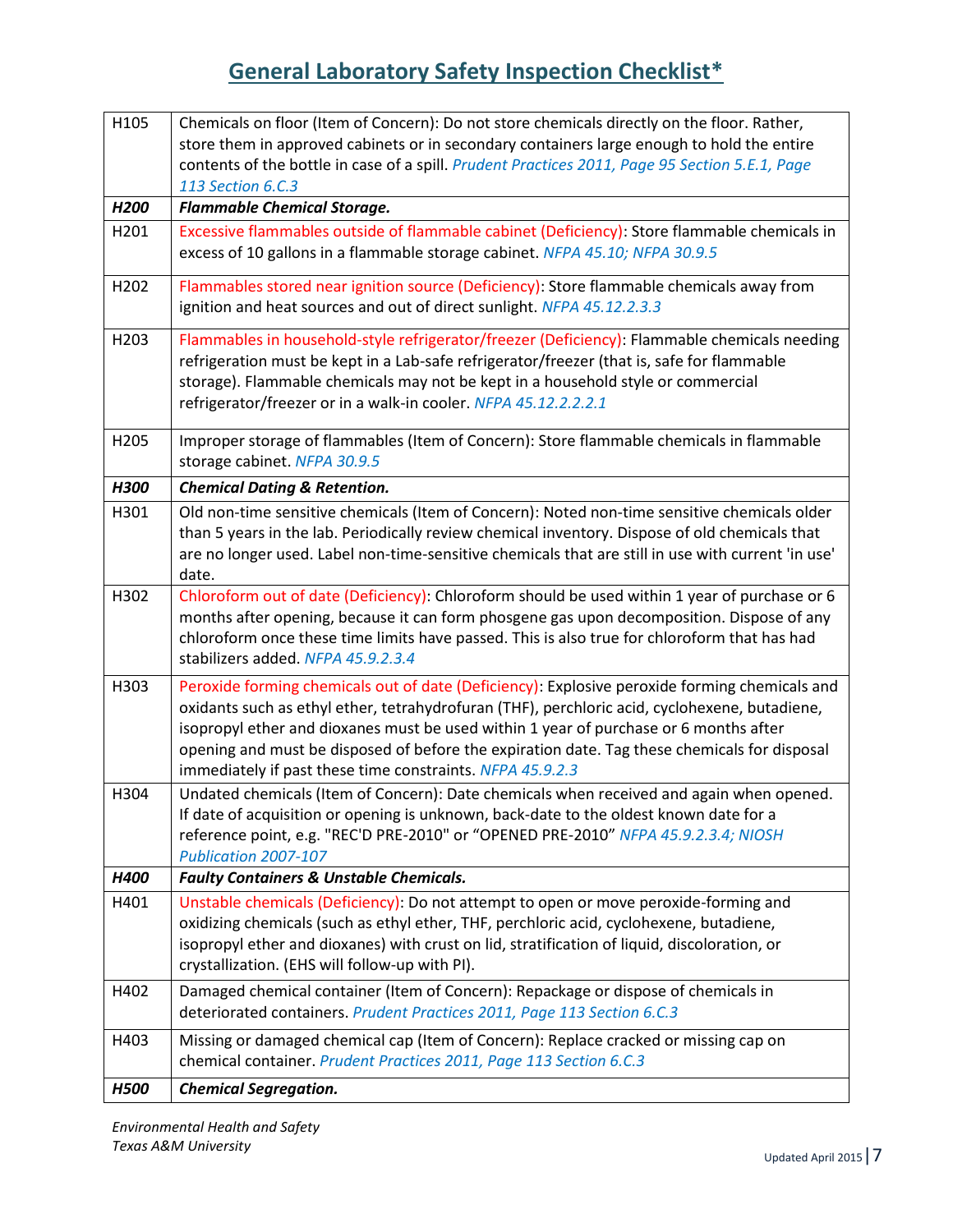| H501        | Unsegregated chemicals (Deficiency): Segregate chemicals by hazard class (flammable,                                                                                                      |
|-------------|-------------------------------------------------------------------------------------------------------------------------------------------------------------------------------------------|
|             | corrosive, oxidizer, reactive, toxic). Recommend using a color-coded labeling system on                                                                                                   |
|             | chemical containers to quickly identify the hazard class. For more information, see the EHS<br>Laboratory Safety webpage (https://ehsd.tamu.edu/Pages/LabSafety.aspx). NFPA 45.9.2.3.2    |
|             |                                                                                                                                                                                           |
| <b>H600</b> | <b>Perchloric Acid Use and Storage.</b>                                                                                                                                                   |
| H601        | Improper Perchloric acid storage (Deficiency): Perchloric acid must be stored away from                                                                                                   |
|             | organic materials (including other chemicals, wooden shelves, and paper lining) and other                                                                                                 |
|             | acids. Storage in secondary containment is strongly recommended. Review MSDS for more<br>information. NFPA 45.9.2.3; TAMU Laboratory Safety Manual, Chapter 3 Section 9.1                 |
|             |                                                                                                                                                                                           |
| H602        | Using/heating Perchloric acid outside of Perchloric acid fume hood (Deficiency): A Perchloric<br>acid fume hood is required when using 70% or greater concentration of perchloric acid or |
|             | when heating any concentration of perchloric acid. NFPA 45.8.11; TAMU Laboratory Safety                                                                                                   |
|             | Manual, Chapter 5 Section 2.1                                                                                                                                                             |
| H603        | Personnel using improperly functioning Perchloric acid hood (Deficiency): A Perchloric acid                                                                                               |
|             | fume hood must be in proper working condition, with a functioning wash down system, when                                                                                                  |
|             | using 70% or greater mixtures of perchloric acid or when heating any concentration of                                                                                                     |
|             | perchloric acid. Submit a work request through AggieWorks to have the Perchloric acid fume                                                                                                |
|             | hood repaired. EHS must verify that the wash down system is working properly before the<br>hood may be used. NFPA 45.8.11                                                                 |
|             |                                                                                                                                                                                           |
| H700        | <b>Flammable Storage Cabinets.</b>                                                                                                                                                        |
| H701        | Flammable cabinet does not vent to outside (Deficiency): If vented, flammable storage cabinet<br>must vent directly outside the building. NFPA 30.9.5.4.2                                 |
| H702        | Improper duct material on vented flammable cabinet (Deficiency): Flammable storage cabinet                                                                                                |
|             | exhaust duct shall be constructed of non-combustible material and should be of the same                                                                                                   |
|             | material as the flammable storage cabinet. NFPA 91.4.2.1                                                                                                                                  |
| H703        | Flammable cabinet vents from the top (Item of Concern): If vented, flammables cabinets                                                                                                    |
|             | should vent from the bottom of the cabinet, with make-up air supplied at the top of the                                                                                                   |
|             | cabinet. NFPA 30 Appendix A.9.5.4                                                                                                                                                         |
|             |                                                                                                                                                                                           |
|             | 9. Waste Disposal                                                                                                                                                                         |
| <b>I100</b> | <b>Waste Disposal.</b>                                                                                                                                                                    |
| 1101        | Improper sharps waste container (Deficiency): Use an approved sharps container with a non-                                                                                                |
|             | removable lid for disposal of metals sharps. If sharps are biohazardous, autoclave before                                                                                                 |
|             | disposal. If sharps are not biohazardous, remove the biohazard label from the container and                                                                                               |
|             | label the container "NON-BIOHAZARDOUS SHARPS." When full, place the container in a black<br>trash bag before disposing in the dumpster.                                                   |
|             |                                                                                                                                                                                           |
| 1102        | Uncapped waste (Item of Concern): Cap/replace the lid on the waste containers except when                                                                                                 |
|             | they are actively being used. Recommend using screw-on funnel with cap for waste containers<br>that are accessed frequently. 40CFR 265(i)                                                 |
|             |                                                                                                                                                                                           |
| 1200        | <b>Improper Accumulation of Waste.</b>                                                                                                                                                    |
| 1201        | Old samples present (Deficiency): Dispose of old samples that are no longer needed.                                                                                                       |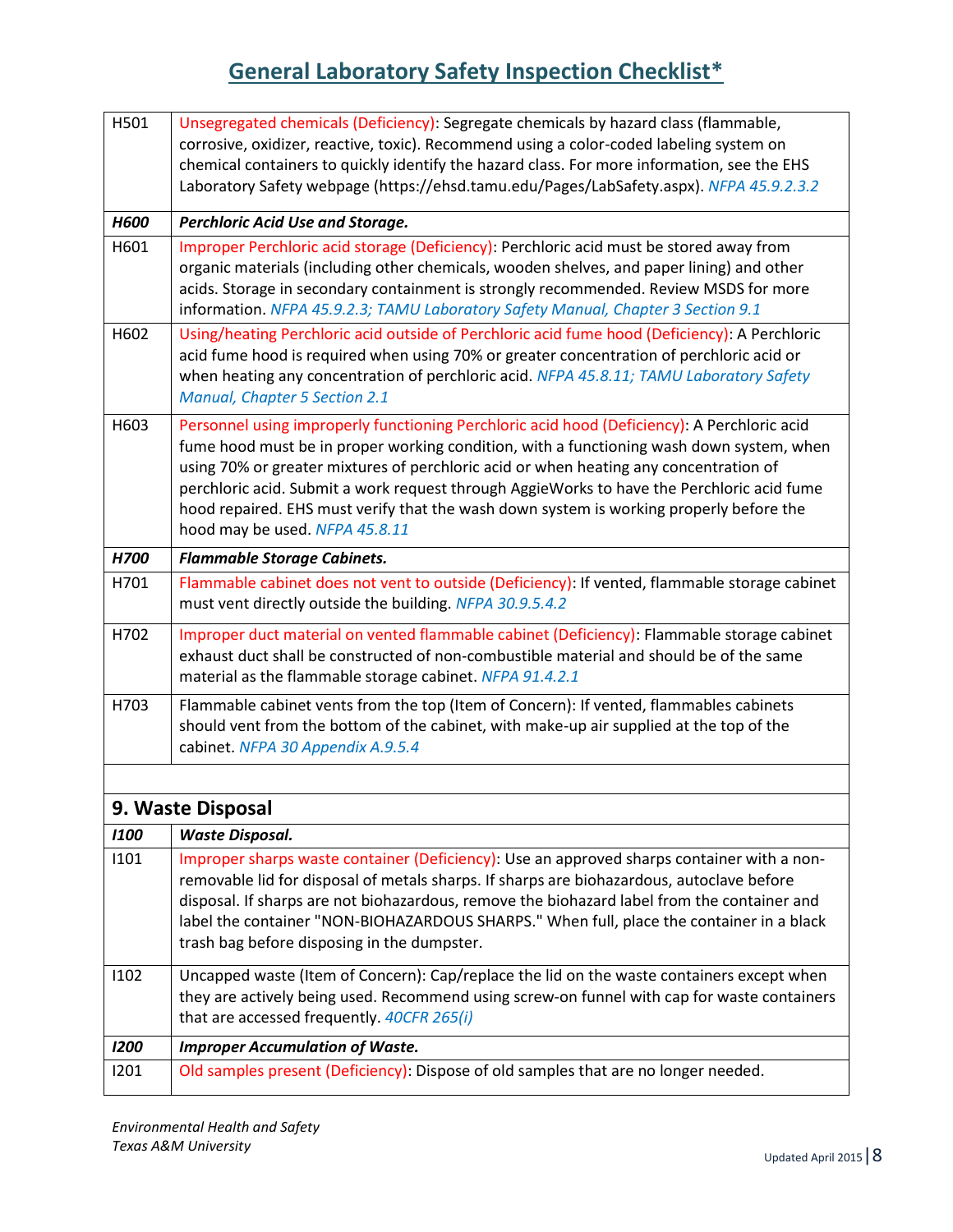| 1202             | Full waste containers (Deficiency): Dispose of filled chemical waste containers. TAMU<br>Laboratory Safety Manual, Chapter 4 Section 1                                                                                                                                                                                                                                                                                                                                                                    |
|------------------|-----------------------------------------------------------------------------------------------------------------------------------------------------------------------------------------------------------------------------------------------------------------------------------------------------------------------------------------------------------------------------------------------------------------------------------------------------------------------------------------------------------|
| 1203             | Used lecture bottles (Deficiency): Dispose of used lecture bottles. Prudent Practices 2011, Page<br>100 Section 5.E.6                                                                                                                                                                                                                                                                                                                                                                                     |
| 1300             | <b>Glass Disposal.</b>                                                                                                                                                                                                                                                                                                                                                                                                                                                                                    |
| 1301             | Improper glass disposal (Deficiency): Dispose of broken glass in a covered sturdy box marked<br>"BROKEN GLASS." 30 TAC § 330.1219 (b)(4); Prudent practices 2011, Page 113 Section 6.C.3                                                                                                                                                                                                                                                                                                                  |
| 1302             | Over-filled glass waste (Deficiency): Do not overfill glass waste container. Glass should not<br>protrude over lip of disposal container. TAMU Laboratory Safety Manual, Chapter 4 Section 3                                                                                                                                                                                                                                                                                                              |
| 1303             | Unlabeled glass waste (Item of Concern): Glass disposal box should be marked "BROKEN<br>GLASS." Prudent practices 2011, Page 114 Section 6.C.3                                                                                                                                                                                                                                                                                                                                                            |
| 1400             | <b>Improperly Labeled Chemical Waste.</b>                                                                                                                                                                                                                                                                                                                                                                                                                                                                 |
| 1401             | Improperly labeled chemical waste (Item of Concern): Label chemical waste container with the<br>words "HAZARDOUS WASTE" or tie a Hazardous Waste Disposal tag on the container with<br>string. 30 TAC § 330.1207; TAMU Laboratory Safety Manual, Chapter 4 Section 1                                                                                                                                                                                                                                      |
| 1402             | Hazardous waste not identified (Item of Concern): List the chemical contents on the waste<br>disposal container or on the Hazardous Waste Disposal tag tied to the container. 30 TAC $\zeta$<br>330.1207; NFPA 45.9.3; TAMU Laboratory Safety Manual, Chapter 4 Section 1                                                                                                                                                                                                                                 |
| 1403             | Dated hazardous waste disposal tags (Item of Concern): DO NOT date Hazardous Waste<br>Disposal tag. EHS will date the tag at time of pick-up. TAMU Laboratory Safety Manual,<br><b>Chapter 4 Section 1.1</b>                                                                                                                                                                                                                                                                                              |
|                  |                                                                                                                                                                                                                                                                                                                                                                                                                                                                                                           |
|                  | 10. Warning Signs/Labels                                                                                                                                                                                                                                                                                                                                                                                                                                                                                  |
| L <sub>100</sub> | <b>Chemical Container Labels.</b>                                                                                                                                                                                                                                                                                                                                                                                                                                                                         |
| L101             | Damaged/missing chemical label (Deficiency): Replace missing or deteriorating labels on<br>primary (original) chemical containers. 25 TAC §295.6                                                                                                                                                                                                                                                                                                                                                          |
| L102             | Improperly labeled secondary container (Item of Concern): Ensure that all containers (squeeze<br>bottles, flasks, dilutions, etc.) are labeled with the complete name of the contents, even those<br>that contain water or are a part of equipment or experiments. The label should also include<br>words, pictures, and/or symbols to notify users of the hazards of the chemicals. Replace<br>fading/deteriorated labels. TAMU Laboratory Safety Manual, Chapter 3 Section 2; 29 CFR<br>1910.1200(f)(9) |
| L103             | Improperly defaced bottles (Item of Concern): Deface labels on all empty bottles prior to<br>reuse, and label the bottles with the identity of the new contents to prevent confusion. TAMU<br>Laboratory Safety Manual, Chapter 4 Section 1; 25 TAC §295.6                                                                                                                                                                                                                                                |
| L200             | <b>Equipment Signage.</b>                                                                                                                                                                                                                                                                                                                                                                                                                                                                                 |
| L201             | Unlabeled microwave (Item of Concern): Label microwave "Lab Use Only." TAMU Laboratory<br>Safety Manual, Chapter 2 section 1.1                                                                                                                                                                                                                                                                                                                                                                            |
| L202             | Unlabeled freezer (Item of Concern): Label freezer "Not Safe for Flammable Storage." Prudent<br>Practices 2011, Page 98 Section 5.E.4; TAMU Laboratory Safety Manual, Chapter 2 section 1.1                                                                                                                                                                                                                                                                                                               |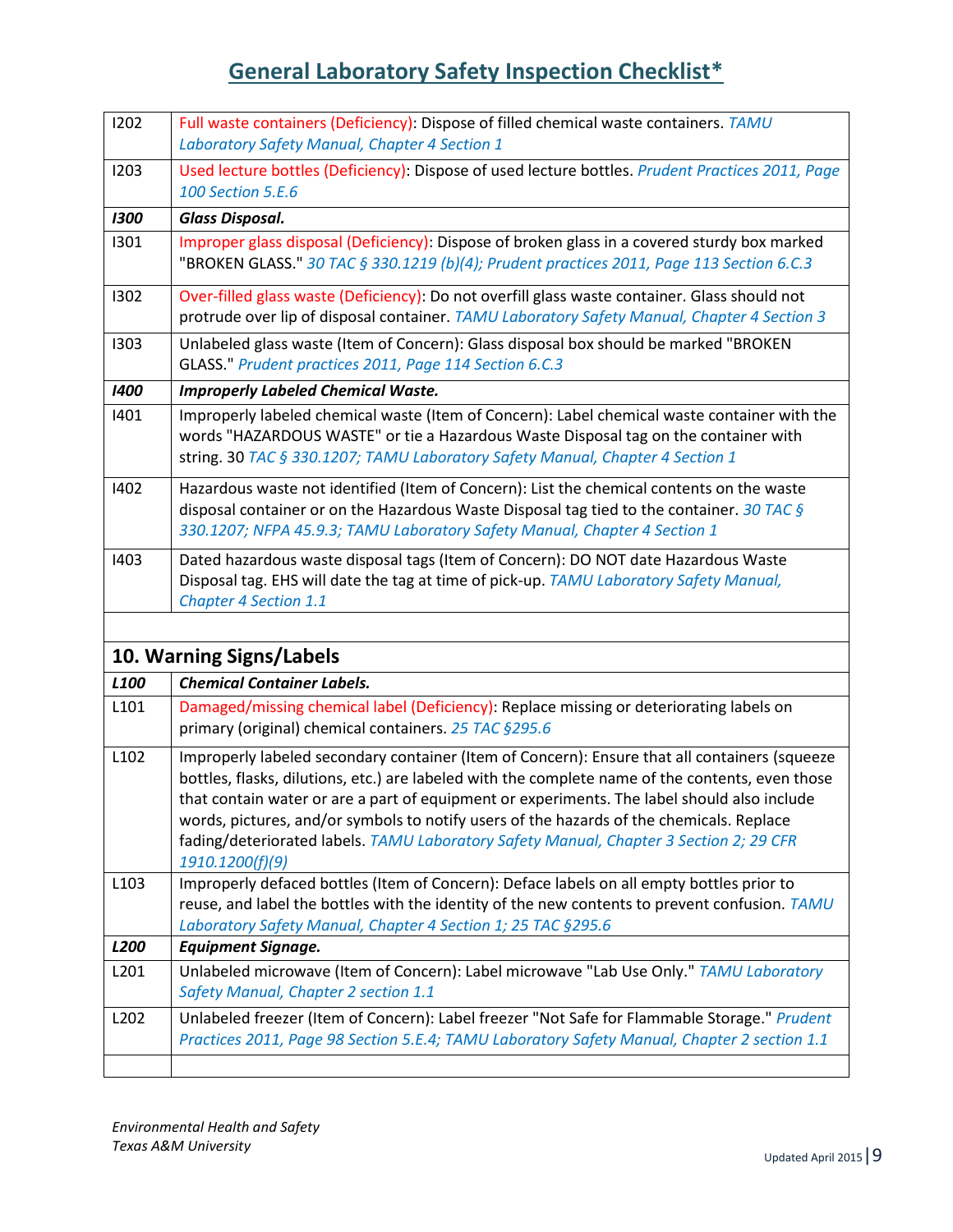| L203             | Unlabeled refrigerator (Item of Concern): Label refrigerator "Not Safe for Flammable Storage."<br>Prudent Practices 2011, Page 98 Section 5.E.4; TAMU Laboratory Safety Manual, Chapter 2<br>section 1.1                                                                                                                                                           |
|------------------|--------------------------------------------------------------------------------------------------------------------------------------------------------------------------------------------------------------------------------------------------------------------------------------------------------------------------------------------------------------------|
| L204             | Unlabeled ice maker (Item of Concern): Label ice maker "Not for Human Consumption." TAMU<br>Laboratory Safety Manual, Chapter 2 section 1.1                                                                                                                                                                                                                        |
| L205             | Unlabeled hot surface (Item of Concern): Place warning sign on equipment with hot surfaces.<br>TAMU Laboratory Safety Manual, Chapter 2 Section 2.6                                                                                                                                                                                                                |
| L300             | Door Signs.                                                                                                                                                                                                                                                                                                                                                        |
| L301             | Lack of warning signs (Item of Concern): Post specific warning signs for the hazards present<br>(Chemicals, Biohazards, Radioactive Materials, LASER, etc.) on the lab door. (EHS inspector will<br>notify the appropriate group with oversight.) TAMU Laboratory Safety Manual, Chapter 3<br>Section 3, Chapter 5 Section 1.1; 29 CFR 1910.145, 21 CFR 1040.10(g) |
| L302             | Improper warning signs (Item of Concern): Remove from the lab door any warning signs that<br>are not appropriate for the hazards in the lab. (EHS will notify the appropriate group with<br>oversight.) TAMU Laboratory Safety Manual, Chapter 3 Section 3, Chapter 5 Section 1.1                                                                                  |
| L303             | No ECI outside lab door (Item of Concern): Post emergency contacts and off-hour phone<br>numbers on all outer lab doors. TAMU Lab Safety Manual, Chapter 5 Section 1.1                                                                                                                                                                                             |
| L304             | Out of date ECI (Item of Concern): Update Emergency Contact Information on lab door. TAMU<br>Laboratory Safety Manual, Chapter 1 Section 3.2                                                                                                                                                                                                                       |
|                  |                                                                                                                                                                                                                                                                                                                                                                    |
|                  | 11. Laser Safety                                                                                                                                                                                                                                                                                                                                                   |
| M100             | Laser Safety.                                                                                                                                                                                                                                                                                                                                                      |
| M101             | Class IIIb and Class IV Lasers not registered with EHS (Item of Concern): EHS inspector will<br>notify the Laser Safety Group. 25 TAC §289.301                                                                                                                                                                                                                     |
| M102             | No Laser eyewear available (Item of Concern): EHS inspector will notify the Laser Safety Group.<br>25 TAC §289.301                                                                                                                                                                                                                                                 |
| M103             | Lab personnel have not had Laser training (Item of Concern): EHS inspector will notify the<br>Laser Safety Group. TAMU Rule 24.01.01.M5 section 1(1.3)(1.4)                                                                                                                                                                                                        |
|                  | 12. No Unsafe Conditions Found                                                                                                                                                                                                                                                                                                                                     |
| NOV <sub>0</sub> | No Violations Found.                                                                                                                                                                                                                                                                                                                                               |
|                  |                                                                                                                                                                                                                                                                                                                                                                    |
|                  | <b>13. Other Violations</b>                                                                                                                                                                                                                                                                                                                                        |
| OV <sub>00</sub> | <b>Other: See Comments.</b>                                                                                                                                                                                                                                                                                                                                        |
|                  |                                                                                                                                                                                                                                                                                                                                                                    |
|                  | 14. Administrative                                                                                                                                                                                                                                                                                                                                                 |
| P100             | Training.                                                                                                                                                                                                                                                                                                                                                          |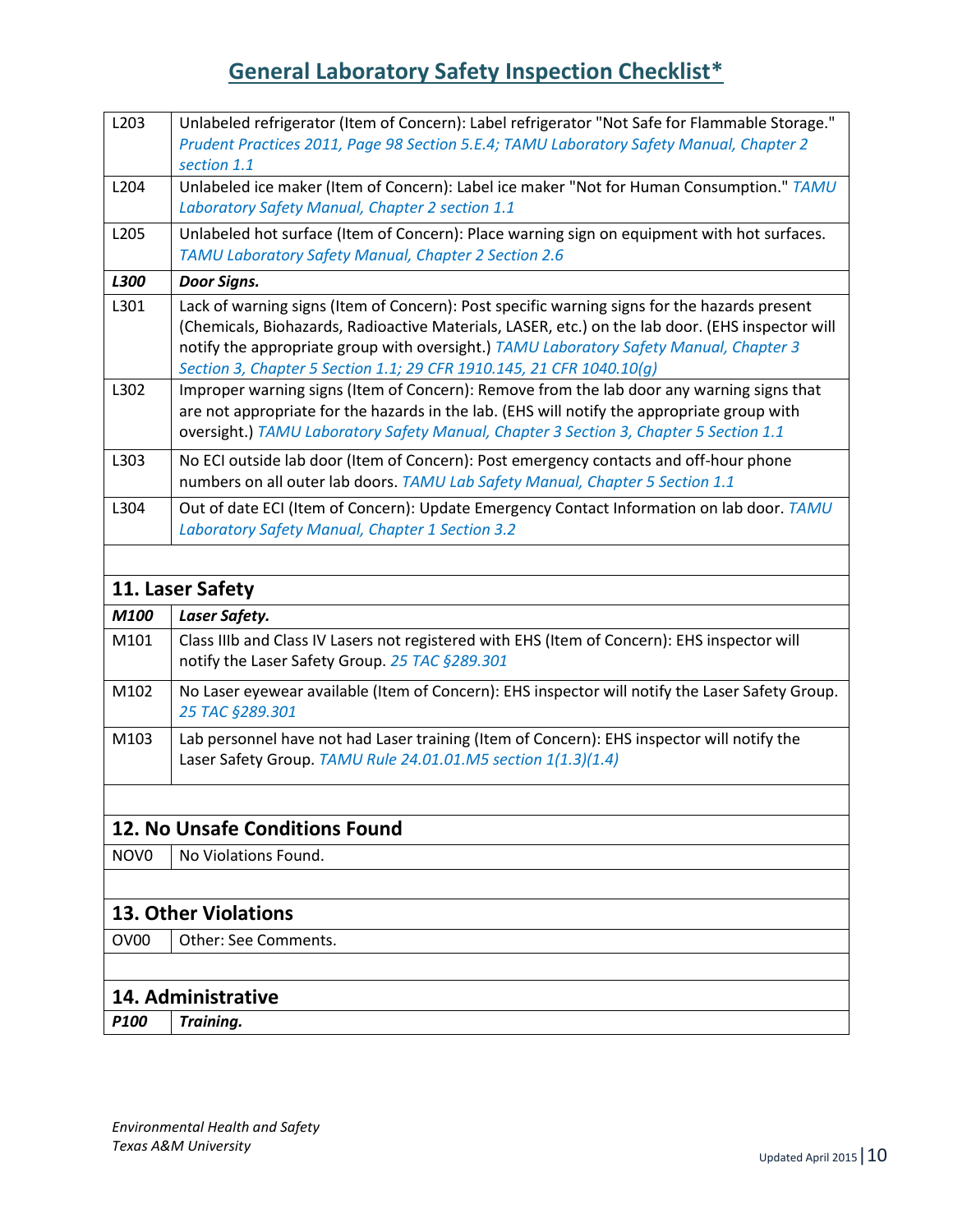| P101 | Lab personnel lack general HazCom training (Deficiency): Laboratory employees must be<br>provided general Hazard Communication and/or Introduction to Laboratory Safety Training<br>prior to beginning work in a TAMU laboratory. This training must be documented and kept on<br>file. THCA Section 502.009; TAMU Hazard Communication Program, Page 5, Chemical Safety<br>Information And Training - HSC 502.009 and 502.017(b) and Page 6; 25 TAC §295.7(b)                                  |
|------|-------------------------------------------------------------------------------------------------------------------------------------------------------------------------------------------------------------------------------------------------------------------------------------------------------------------------------------------------------------------------------------------------------------------------------------------------------------------------------------------------|
| P102 | Lab personnel lack work area specific training (Deficiency): Laboratory employees must be<br>provided Work Area Specific Training prior to beginning work in a TAMU laboratory and<br>whenever new hazards, new equipment, and/or new processes are introduced. This training<br>must be documented and kept on file. THCA Section 502.009; TAMU Hazard Communication<br>Program, Page 5, Chemical Safety Information And Training - HSC 502.009 and 502.017(b) and<br>Page 6; 25 TAC §295.7(b) |
| P103 | Lab personnel lack hazard specific training (Deficiency): Laboratory employees must be<br>provided Work Area Hazard Specific Training for extremely toxic chemicals (such as Hydrogen<br>Fluoride, Phosgene), explosives, pyrophorics, etc., prior to beginning work in a TAMU<br>laboratory and whenever new hazards, new equipment, and/or new processes are introduced.<br>This training must be documented and kept on file.                                                                |
|      |                                                                                                                                                                                                                                                                                                                                                                                                                                                                                                 |
| P200 | Documentation.                                                                                                                                                                                                                                                                                                                                                                                                                                                                                  |
| P201 | No MSDS available (Deficiency): A current manufacturer-specific safety data sheet (MSDS or<br>SDS) must be maintained and made available to lab employees for each chemical used or<br>stored in the lab. THCA Section 502.006; TAMU Hazard Communication Program, Page 6 -<br>Material Safety Data Sheets - HSC 502.006; 25 TAC §295.5                                                                                                                                                         |
| P202 | Lab not decommissioned by EHS (Deficiency): Laboratories must be decommissioned by<br>Environmental Health & Safety whenever a lab will be permanently closed or will be vacated<br>by the current faculty member/principal investigator (PI). The decommissioning process,<br>including a close-out inspection, must be completed prior to the new PI moving into the lab.<br>TAMU Rules: (SAP) 24.01.01.M4.04                                                                                 |

*\*The Laboratory Safety Group uses the above checklist when conducting general laboratory safety inspections. While the checklist is through, Laboratory Safety Group is not limited to inspecting only those items included in it. Any unsafe condition noted in a laboratory environment can and will be reported.*

*KEY:*

*Deficiency:* Significant hazard and/or in violation of safety codes **Item of Concern:** Items in conflict with TAMU safety manual and/or good lab practices *Information:* Can make the work area safer for laboratory personnel ad emergency responders